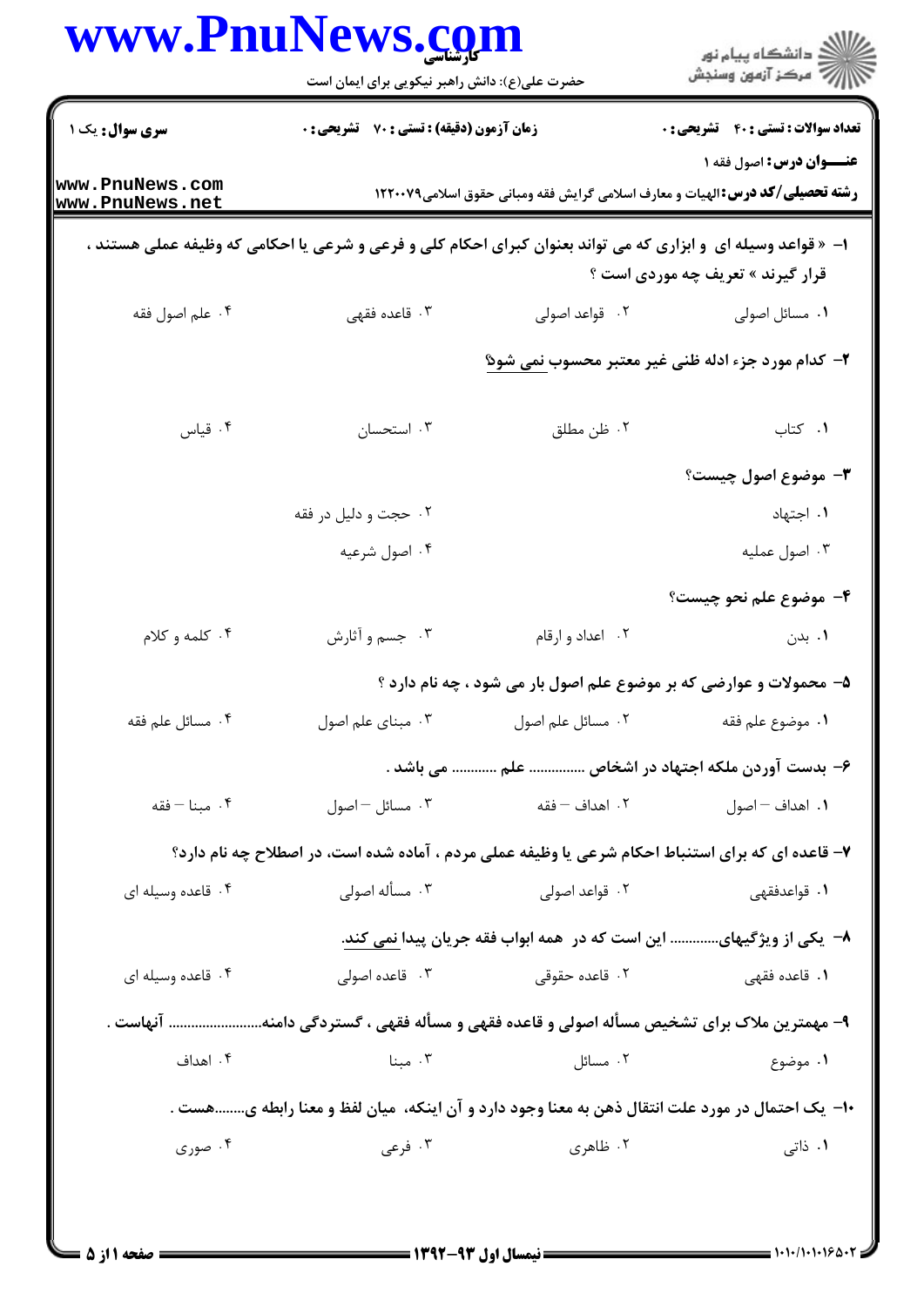## www.PnuNews.com

|                                    | WWW.Pnunews.co<br>حضرت علی(ع): دانش راهبر نیکویی برای ایمان است                        |                | ≦ دانشڪاه پيام نور<br>7- مرڪز آزمون وسنڊش                                                                             |
|------------------------------------|----------------------------------------------------------------------------------------|----------------|-----------------------------------------------------------------------------------------------------------------------|
| <b>سری سوال : ۱ یک</b>             | <b>زمان آزمون (دقیقه) : تستی : 70 قشریحی : 0</b>                                       |                | <b>تعداد سوالات : تستی : 40 ٪ تشریحی : 0</b>                                                                          |
| www.PnuNews.com<br>www.PnuNews.net | <b>رشته تحصیلی/کد درس: ا</b> لهیات و معارف اسلامی گرایش فقه ومبانی حقوق اسلامی۱۲۲۰۰۷۹  |                | <b>عنــوان درس:</b> اصول فقه ۱                                                                                        |
|                                    | 11- استعمال لفظ انسان براي حيوان ناطق جزء كدام وضع الفاظ محسوب مي شود ؟                |                |                                                                                                                       |
|                                    | ۰۲ وضع خاص و موضوع له عام                                                              |                | ۰۱ وضع عام و موضوع له خاص                                                                                             |
|                                    | ۰۴ وضع خاص و موضوع له خاص                                                              |                | ۰۳ وضع عام و موضوع له عام                                                                                             |
|                                    |                                                                                        |                | ۱۲– لفظ ( آن کتاب ) مصداق چه موردی است؟                                                                               |
|                                    | ۲. وضع عام و موضوع له عام                                                              |                | ۰۱ وضع خاص و موضوع له خاص                                                                                             |
|                                    | ۰۴ وضع عام و موضوع له خاص                                                              |                | ۰۳ وضع خاص و موضوع له عام                                                                                             |
|                                    | ۱۳- اگر لفظی به خاطر کثرت استعمال یا به مرور زمان ، در برابر معنایی قرار گیرد ، دلالت. |                |                                                                                                                       |
| ۰۴ لفظی                            | ۰۳ وضعی                                                                                | ۰۲ تعینی       | ۰۱ تعیینی                                                                                                             |
|                                    |                                                                                        |                | ۱۴– کلمه ای است که بر معنایی در درون خودش دلالت کند.                                                                  |
| ۰۴ کلام                            | ۰۳ حرف                                                                                 | ۲. لفظ         | ۰۱ اسم                                                                                                                |
|                                    |                                                                                        |                | ۱۵– کلمه ای که بر معنایی در غیر خودش دلالت کند، چه نام دارد؟                                                          |
| ۰۴ حرف                             | ۰۳ $_{1}$ اسم                                                                          | ۲. لفظ         | ۱. واژه                                                                                                               |
|                                    | 16- در عبارت ( سرت من الكوفه الى البصره ) ،« من »، دلالت بركدام مفهوم اين جمله دارد؟   |                |                                                                                                                       |
| ۰۴ مصداق فعلی                      | ۰۳ مصداق خارجی                                                                         | ۰۲ ابتدا       | <b>۱</b> . اسمی                                                                                                       |
|                                    |                                                                                        |                | ۱۷- کدام مورد از علامتهای وضع لفظ برای معنا محسوب نمی شود ؟                                                           |
| ۰۴ اطراد                           | ۰۳ تسالم                                                                               | ۰۲ صحت حمل     | ۰ <b>۱</b> تبادر میبارد و تاریخ تاریخ تاریخ برای تاریخ برای استفاده برای تاریخ برای استفاده برای تاریخ برای استفاده ب |
|                                    |                                                                                        |                | ١٨- اقسام حمل كدام است ؟                                                                                              |
|                                    | ۰۲ حمل شایع صناعی - حمل شایع صناعی                                                     |                | ٠١ حمل اولى ذاتى - حمل اولى ذاتى                                                                                      |
|                                    | ۰۴ حمل اولی ذاتی- حمل شایع صناعی                                                       |                | ۰۳ حمل اولی طبیعی -حمل نسبی                                                                                           |
|                                    |                                                                                        |                | ۱۹- این کلام « هرگاه زوج بگوید ازدواج کردم » چه نوع جمله ای است ؟                                                     |
| ۰۴ عمل حقوقی                       | ۰۳ توصیفی                                                                              | ۰۲ اخباری      | ۰۱ انشایی                                                                                                             |
|                                    | ۲۰- اگر شارع الفاظ شرعی را برای معنای جدید وضع کرده باشد می نامند ؟                    |                |                                                                                                                       |
| ۰۴ حقيقت لغويه                     | ۰۳ حقیقت متشرعه                                                                        | ۰۲ حقیقت شرعیه | ٠١. حقيقت عرفيه                                                                                                       |
|                                    |                                                                                        |                |                                                                                                                       |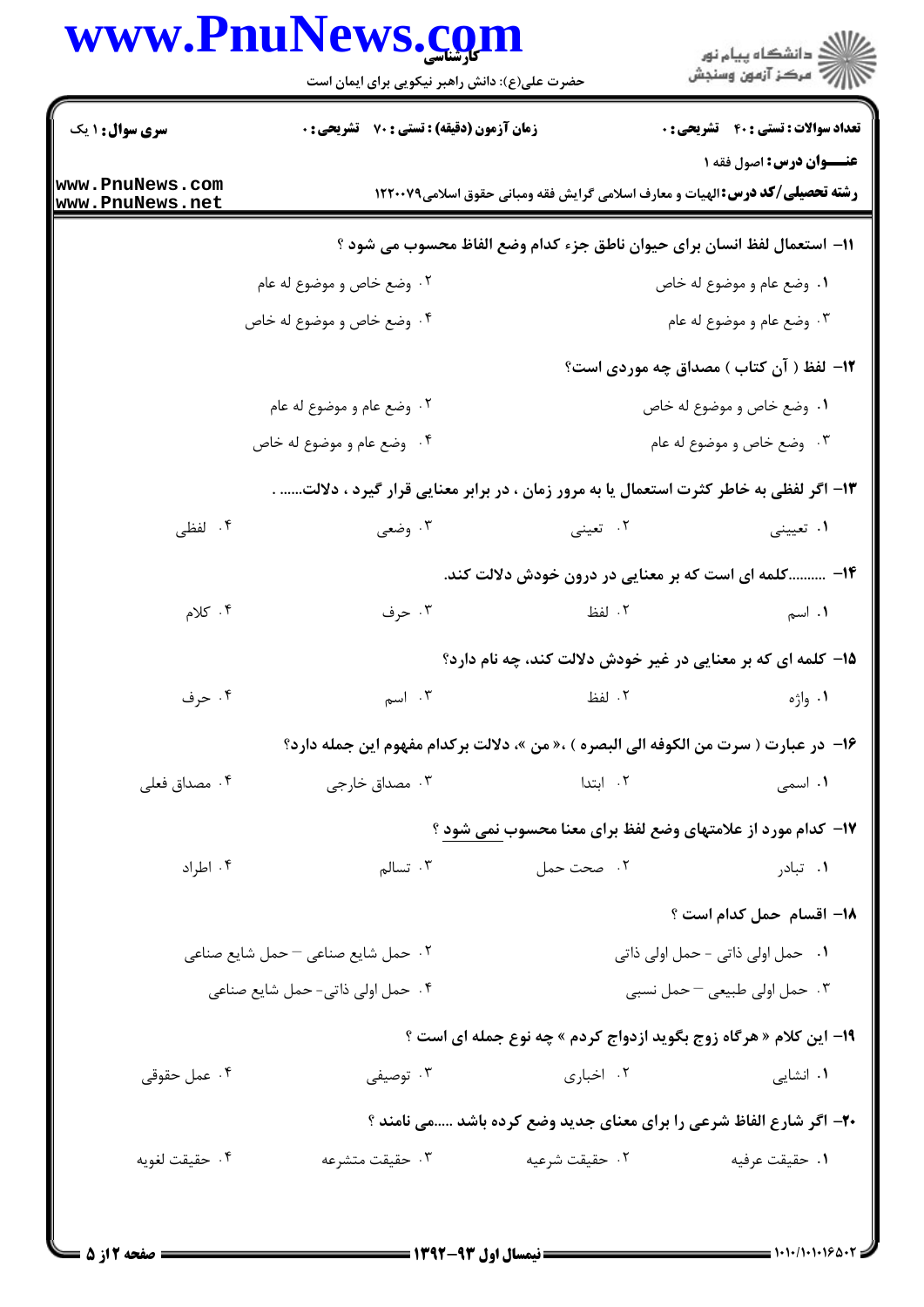## www.PnuNews.com

| www.PnuNews.com                    | حضرت علی(ع): دانش راهبر نیکویی برای ایمان است                                                                |                                                                                       | ڪ دانشڪاه پيام نور<br>//> مرڪز آزمون وسنجش         |
|------------------------------------|--------------------------------------------------------------------------------------------------------------|---------------------------------------------------------------------------------------|----------------------------------------------------|
| <b>سری سوال : ۱ یک</b>             | <b>زمان آزمون (دقیقه) : تستی : 70 قشریحی : 0</b>                                                             |                                                                                       | <b>تعداد سوالات : تستی : 40 - تشریحی : 0</b>       |
| www.PnuNews.com<br>www.PnuNews.net |                                                                                                              | <b>رشته تحصیلی/کد درس: ا</b> لهیات و معارف اسلامی گرایش فقه ومبانی حقوق اسلامی۱۲۲۰۰۷۹ | عنــوان درس: اصول فقه ۱                            |
|                                    |                                                                                                              | <b>۲۱</b> - عبادتها و معاملات به ترتیب توسط چه کسانی وضع شده ؟                        |                                                    |
| ۰۴ عقلاء – شارع                    | ۰۳ شارع – عقلاء                                                                                              | ۲. عقلاء- حاکم                                                                        | ۱. حاکم <sup>— ا</sup> ئمه ( ع )                   |
|                                    |                                                                                                              |                                                                                       | ۲۲- استناد به اصاله اطلاق در چه صورت جایز است ؟    |
|                                    | ۰۲ درصورتیکه صحیحی و اعمی نباشیم                                                                             |                                                                                       | ۰۱ درصورتیکه صحیحی و اعمی باشیم                    |
|                                    | ۰۴ درصورتی که اعمی باشیم                                                                                     |                                                                                       | ۰۳ در صورتی که صحیحی باشیم                         |
|                                    |                                                                                                              |                                                                                       | <b>۲۳</b> - ازدواج شغار از نظر اسلام چه حکمی دارد؟ |
| ۰۴ غیرنافذ                         | ۰۳ صحيح                                                                                                      | ۲. ممنوع                                                                              | ٠١ قابل فسخ                                        |
|                                    |                                                                                                              | <b>۲۴</b> - مجرای کدام اصل ، شک در تکلیف به امر زائد ، است؟                           |                                                    |
| ۰۴ استصحاب                         | ۰۳ برائت                                                                                                     | ۰۲ تخییر                                                                              | ۰۱ اشتغال                                          |
|                                    |                                                                                                              | ۲۵– دلائل کسانی که ، در عبادات صحیحی هستند ، چیست ؟                                   |                                                    |
|                                    | ۰۲ تبادر - صحت سلب از معنای فاسد و روایات                                                                    |                                                                                       | 1. تبادر – معاملات – عبادات                        |
|                                    | ۰۴ تبادر - اطراد – عدم صحت سلب                                                                               |                                                                                       | ۰۳ تبادر – روایات – عبادات                         |
|                                    |                                                                                                              |                                                                                       | ۲۶- مشتق به چه معناست ؟                            |
|                                    | ۰۲ آن است که اسم به نحوی به صفت نسبت داده شود                                                                | ۰۱ آن است که صفت به نحوی به ذات نسبت داده شود                                         |                                                    |
|                                    | ۰۴ آن است که صفت به نحوی به ذات نسبت داده نشود                                                               |                                                                                       | ۰۳ آن است که صفت به نحوی به اسم نسبت داده شود      |
|                                    | ۲۷– کدام دلیل جزء دلایل استنادی کسانی که میگویند لفظ مشتق برای اعم از کسی که فعلا متلبس به مبدأ است و کسی که |                                                                                       |                                                    |
|                                    |                                                                                                              | قبلا متلبس به مبدأ بوده است ، وضع شده است،محسوب نمی شود؟                              |                                                    |
| ۰۴ صحت الحمل                       | ٠٣ عدم صحت الحمل                                                                                             | ٢. استدلال الإمام                                                                     | ۰۱ التبادر                                         |
|                                    |                                                                                                              | ۲۸- بعث انشایی که همراه با منع از ترک باشد، چه نام دارد؟                              |                                                    |
| ۰۴ نفوذ                            | ۰۳ ندب                                                                                                       | ۰۲ حرمت                                                                               | ۰۱ وجوب                                            |
|                                    | ۲۹- اگر شخصی با تحکم و دستور آمرانه ، از دیگری بخواهد برای او آب بیاورد ، پس آوردن آب  می باشد .             |                                                                                       |                                                    |
| ۰۴ اباحه                           | ۰۳ واجب                                                                                                      | ۰۲ کراهت                                                                              | ۰۱ ندب                                             |
|                                    |                                                                                                              |                                                                                       |                                                    |
|                                    |                                                                                                              |                                                                                       |                                                    |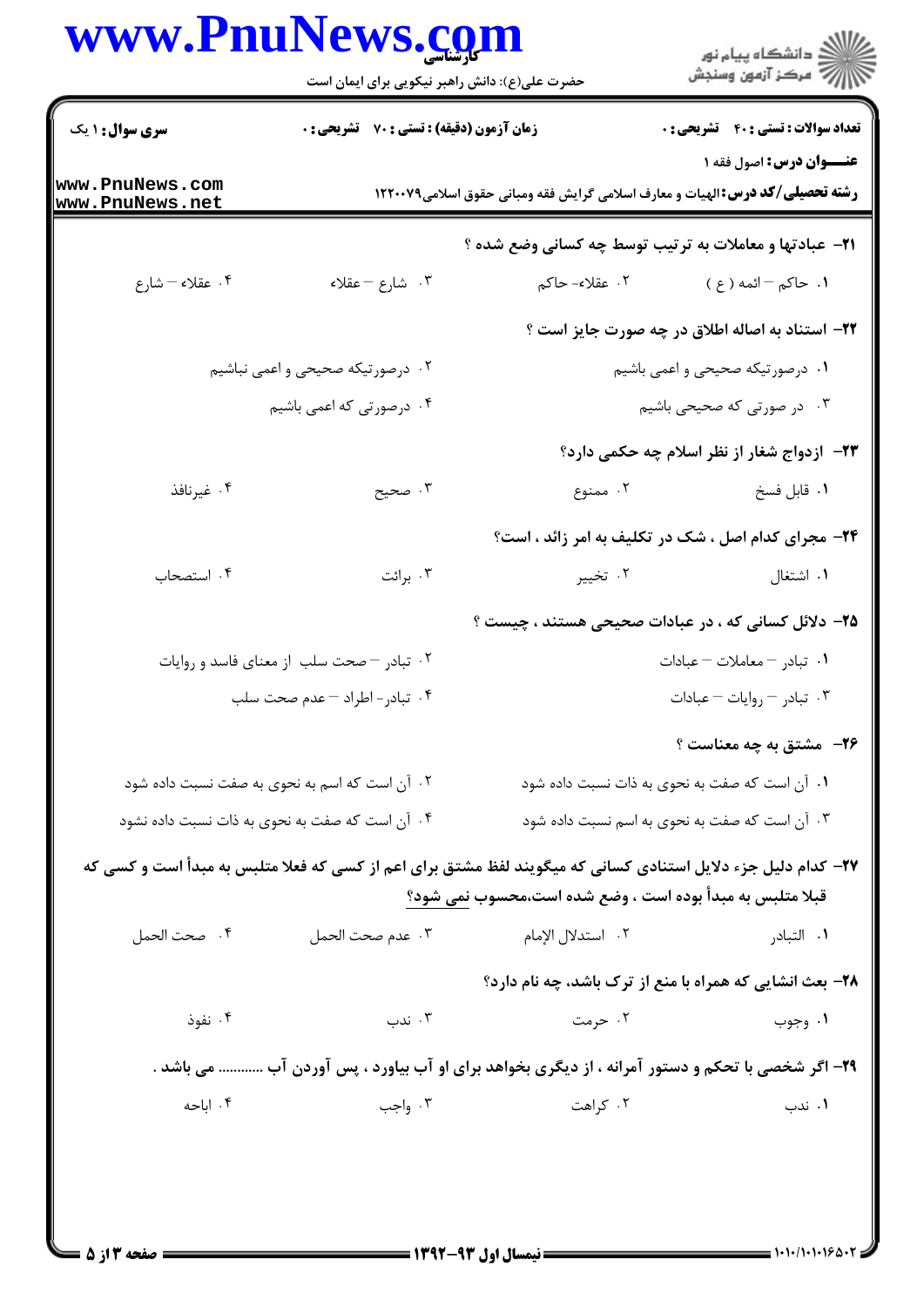## WWW PnuNows com

| ڏ دانشڪاه پيام نور<br>7- مرڪز آزمون وسنڊش                                                                                | کارشناسی         | حضرت علی(ع): دانش راهبر نیکویی برای ایمان است | WWW.FII                            |
|--------------------------------------------------------------------------------------------------------------------------|------------------|-----------------------------------------------|------------------------------------|
| <b>تعداد سوالات : تستی : 40 - تشریحی : 0</b>                                                                             |                  | زمان آزمون (دقیقه) : تستی : 70 ٪ تشریحی : 0   | <b>سری سوال : ۱ یک</b>             |
| <b>عنـــوان درس:</b> اصول فقه ۱<br><b>رشته تحصیلی/کد درس: ا</b> لهیات و معارف اسلامی گرایش فقه ومبانی حقوق اسلامی۱۲۲۰۰۷۹ |                  |                                               | www.PnuNews.com<br>www.PnuNews.net |
| ۳۰- به نظر مصنف،بین وجوب و استحباب چه فرقی وجود دارد؟                                                                    |                  |                                               |                                    |
| ٠١. أثار و نتايج غير ارادي                                                                                               |                  | ۰۲ شدت و ضعف بعث انشایی                       |                                    |
| ۰۳ قرائن خارج                                                                                                            |                  | ۰۴ اراده وجوبيه                               |                                    |
| ٣١- آيه شريفه « و المطلقات يتربصن بأنفسهن ثلاثه قروء » چه نوع جمله اي  مي باشد ؟                                         |                  |                                               |                                    |
| ۱. معترضه                                                                                                                | ۰۲ وصفی          | ۰۳ انشایی                                     | ۰۴ خبری                            |
| <b>۳۲-</b> واجب تعبدی به کدام مورد تفسیر نمی شود؟                                                                        |                  |                                               |                                    |
| ٠١ عدم الإتيان بداع التقرب إليه سبحانه                                                                                   |                  | ٢. الإتيان بداع التقرب إليه سبحانه            |                                    |
| ٠٣ التقرب بقصد امتثال أمره                                                                                               |                  | ۰۴ الإتيان لله تبارک و تعالى                  |                                    |
| ۳۳– شستن لباس برای انجام عبادت، حکمش چیست ؟                                                                              |                  |                                               |                                    |
| ٠١. واجب معلق                                                                                                            | ۰۲ واجب مشروط    | ۰۳ واجب توصلي                                 | ۰۴ واجب عيني                       |
| ۳۴– به ترتیب حکم ( پرداخت دین وخواندن نماز) چه نوع واجبی هستند؟                                                          |                  |                                               |                                    |
| ۰۱ توصلي- تعبدي                                                                                                          | ۰۲ تعبدی – توصلی | ۰۳ معلق - مشروط                               | ۰۴ توصلی - مطلق                    |
| <b>۳۵-</b> به ترتیب کدام واجب در برابر « واجب نفسی و عینی » قرار دارد ؟                                                  |                  |                                               |                                    |
| ۰۱ توصلي - تعبدي                                                                                                         | ۰۲ توصلی – کفایی | ۰۳ غیری – کفایی                               | ۰۴ مشروط – مقید                    |
| ۳۶- اگر چنانچه حکم شرعی معلوم نباشد ، این شبهه  است .                                                                    |                  |                                               |                                    |
| ۰۱ وجوبيه                                                                                                                | ۲. حکمی          | ۰۳ موضوعی                                     | ۰۴ تحريميه                         |
| 37- اگر کودک صغیری مشغول نماز شود و درحال نماز بالغ شود تکلیف نماز او چیست؟                                              |                  |                                               |                                    |
| ۰۱ نماز باید شکسته بخواند                                                                                                |                  | ۰۲ باید نماز را تمام کند                      |                                    |
| ۰۳ واجب نيست نماز را كامل بخواند                                                                                         |                  | ۰۴ باید دو رکعت نمازبجا آورد                  |                                    |
| ۳۸- شرطی که در طول عمل باید وجود داشته باشد،چه نامیده میشود؟                                                             |                  |                                               |                                    |
| ٠١ فعل                                                                                                                   | ۰۲ نتيجه         | ۰۳ متأخر                                      | ۰۴ مقارن                           |
| ٣٩- طبق نظر محقق خراساني، مقدمه واجب حكمش چيست ؟                                                                         |                  |                                               |                                    |
| ۰۱ غیر نافذ                                                                                                              | ۰۲ ندب           | ۰۳ استحباب                                    | ۰۴ واجب                            |
|                                                                                                                          |                  |                                               |                                    |
|                                                                                                                          |                  |                                               |                                    |